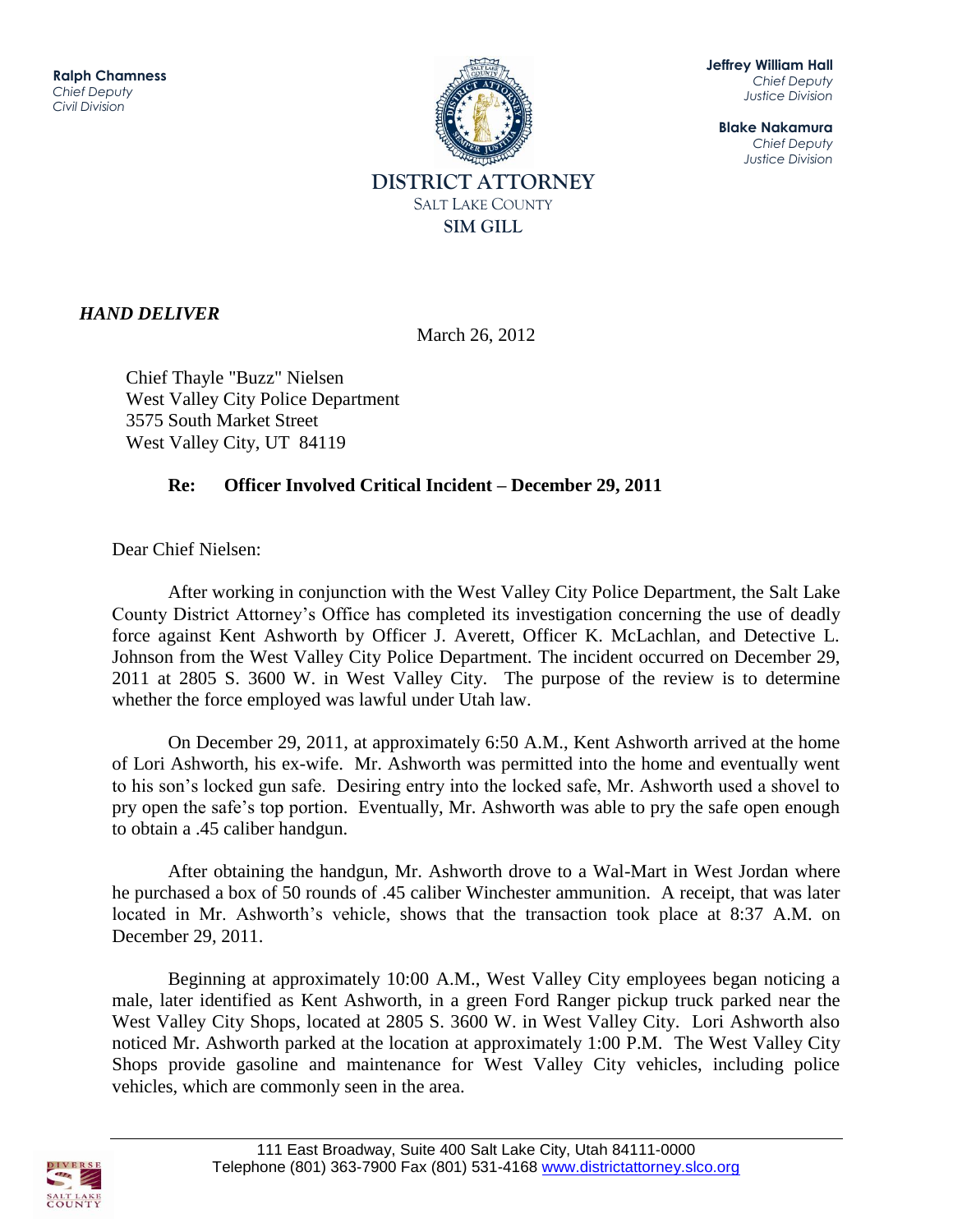Officer J. Averett, of the West Valley City Police Department, was involved in a training located in the rear parking lot of the city shops on December 29, 2011. At approximately 3:45 P.M., Officer Averett left the training and parked his marked police vehicle near a driveway of the city shops. While parked in the driveway, Officer Averett noticed a green Ford Ranger pull up directly behind his police vehicle. The driver of the truck, later identified as Kent Ashworth, stopped and exited the truck. In response, Officer Averett exited his vehicle.

Outside the vehicle, Officer Averett stated Mr. Ashworth "asked if I had a gun." Officer Averett then observed Mr. Ashworth reach behind his back and Officer Averett gave repeated demands to Mr. Ashworth to show his hands. Mr. Ashworth pulled his hands out from behind his back and he displayed a handgun. In response, Officer Averett retrieved his own weapon and repeatedly yelled at Mr. Ashworth to drop the gun, while retreating backwards away from Mr. Ashworth, who continued walking towards Officer Averett. Officer Averett is heard on the dispatch recording stating, "I have a male with a gun in front of the city shop," and "drop the gun!" Mr. Ashworth did not comply with Officer Averett's demands and he continued to hold the handgun, pointed down in his right hand. Officer Averett remembered both of them circling their vehicles two times with Mr. Ashworth advancing towards Officer Averett, who continued walking backwards.

While Officer Averett was on the passenger side of his patrol vehicle, Mr. Ashworth was on the driver side of the vehicle and told Officer Averett that his weapon was not fake. Mr. Ashworth then pointed the gun across his chest and fired one round across 3600 West. The bullet struck a business complex across the street.

Hearing the dispatch communication, Officer K. McLachlan, of the West Valley City Police Department, drove over to assist Officer Averett. Officer McLachlan arrived at the scene and stood at Officer Averett's side. Both officers backed between the two parked vehicles and Mr. Ashworth followed them, continuing to advance on the officers.

Detective L. Johnson, of the West Valley City Police Department, heard Officer Averett's request for assistance and drove to the city shops. As Detective Johnson approached the scene, he saw Mr. Ashworth with a gun in his hand, approaching Officers Averett and McLachlan as they were backing away from him, giving orders to drop the gun. Detective Johnson parked his car, grabbed his .223 rifle, and used his engine as cover.

Officer Averett saw that Mr. Ashworth was advancing his pace towards the officers. Officer McLachlan saw Mr. Ashworth begin to raise his gun. Detective Johnson saw that Mr. Ashworth was not responding to the officers and was continuing to advance on them. All three officers opened fire on Mr. Ashworth, who later died from the gunshot wounds.

Multiple witnesses observed this incident and their statements corroborate the officers' version of events. Specifically, one witness wrote that he saw a man with a gun, an officer yelled at the man to drop his gun "over and over," the officer backed away but the man continued moving toward the officer, another officer arrived and they both yelled at the man to drop the gun, the man "looked like he went to point the gun at the officers then they both fired." Another witness wrote he saw a man with a gun in his hand, the officer was moving away from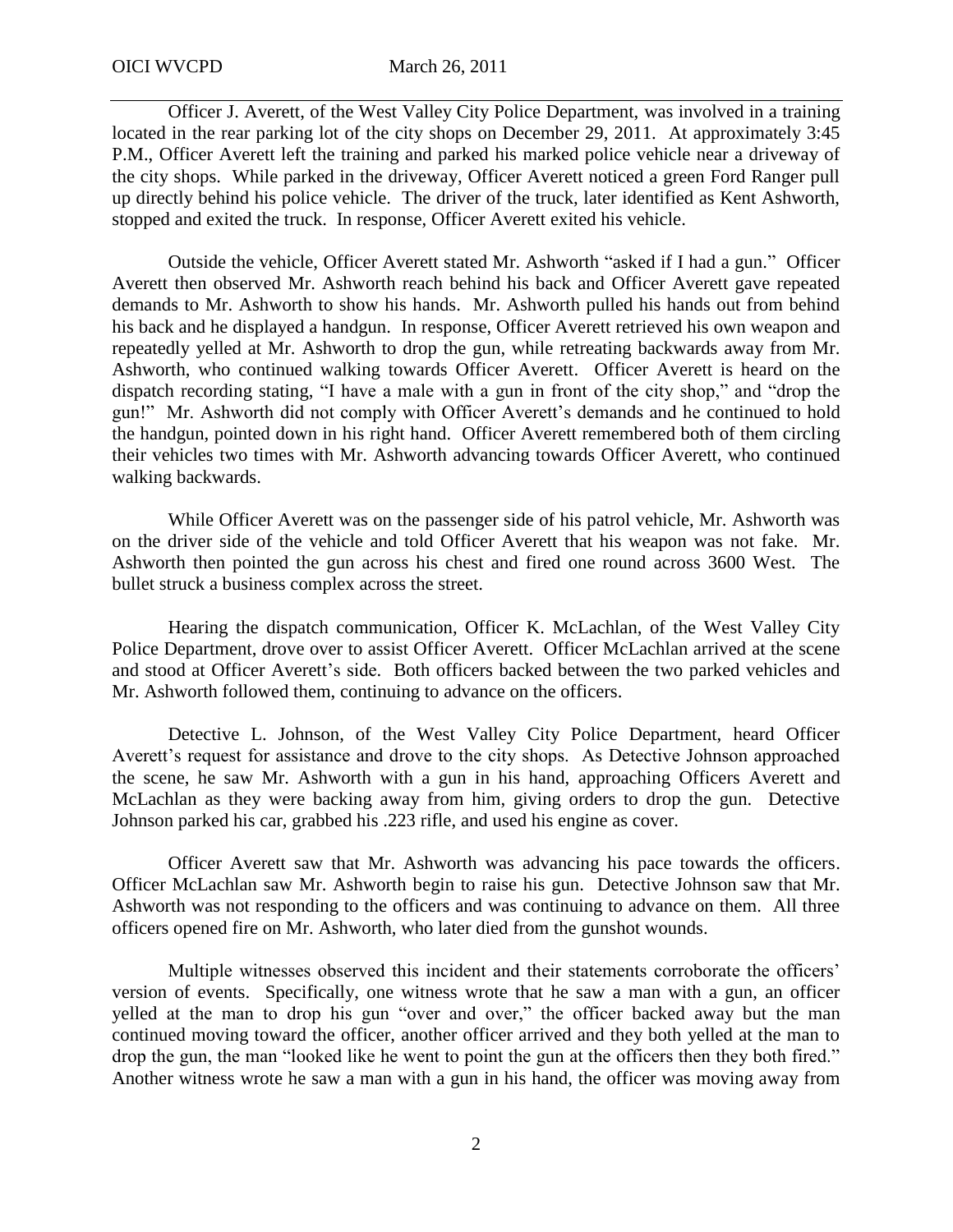the man but he "kept coming towards him," the man fired a shot, other officers arrived and surrounded the suspect who "raised his weapon and several shots were fired at the man."

Over two minutes elapsed between the time Officer Averett reported to dispatch that there was a man with a gun and the later statement that shots were fired. The original dispatch call by Officer Averett stating that there was a man with a gun was at 3:48:29. The dispatch call stating that shots were fired was at 3:50:33.

The officers' guns were later examined to determine how many rounds of ammunition were fired from each weapon. Officer Averett's handgun had 5 rounds of ammunition missing; Officer McLachlan's handgun had 5 rounds missing; and 4 rounds were missing from Detective Johnson's rifle.

An autopsy was conducted on Kent Ashworth at the Office of the Medical Examiner on December 30, 2011 by Dr. E. Christensen, who reported that Mr. Ashworth died of multiple gunshot wounds. Dr. Christensen advised that Mr. Ashworth was hit at least 12 times by gunshot rounds. Additionally, toxicology results noted that Mr. Ashworth's blood alcohol level was .35.

Officers documented the scene and found several items. Near Mr. Ashworth's body, officers located the handgun he was holding, which was a .45 caliber handgun. One round of Winchester brand ammunition was chambered in the barrel and an additional round was in the magazine. One brass Winchester .45 shell casing was also found at the scene, indicating a round was fired at the scene from Mr. Ashworth's handgun. Across the street, officers located a hole in the brick wall of the business complex, caused by Mr. Ashworth's fired weapon, along with debris from the wall and bullet fragments.

Several items of note were found by officers who searched Mr. Ashworth's vehicle. Officers located 22 spent shell casings and 21 live rounds of ammunition, all of them Winchester brand. Officers also located a Wal-Mart receipt indicating ammo was purchased on December 20, 2011 at 8:37 AM. A box of Winchester brand .45 caliber ammunition was located in the vehicle as well.

Kent Ashworth's cell phone was located and officers later searched it. Multiple text messages sent from the cell phone were found. On December 27, 2011 at 8:24 PM, the message "I dont want you to watch me no more" was sent to Lori Ashworth. On December 28, 2011 at 10:38 PM, the message "Who are you going to be rude to when im dead" was also sent to Lori Ashworth.

 This office has concluded the force employed by Officer Averett, Officer McLachlan, and Detective Johnson was legally justified under Title 76, Chapter 2, Part 4 (1953 as amended). Specifically, under  $76-2-404$  (1)(c).